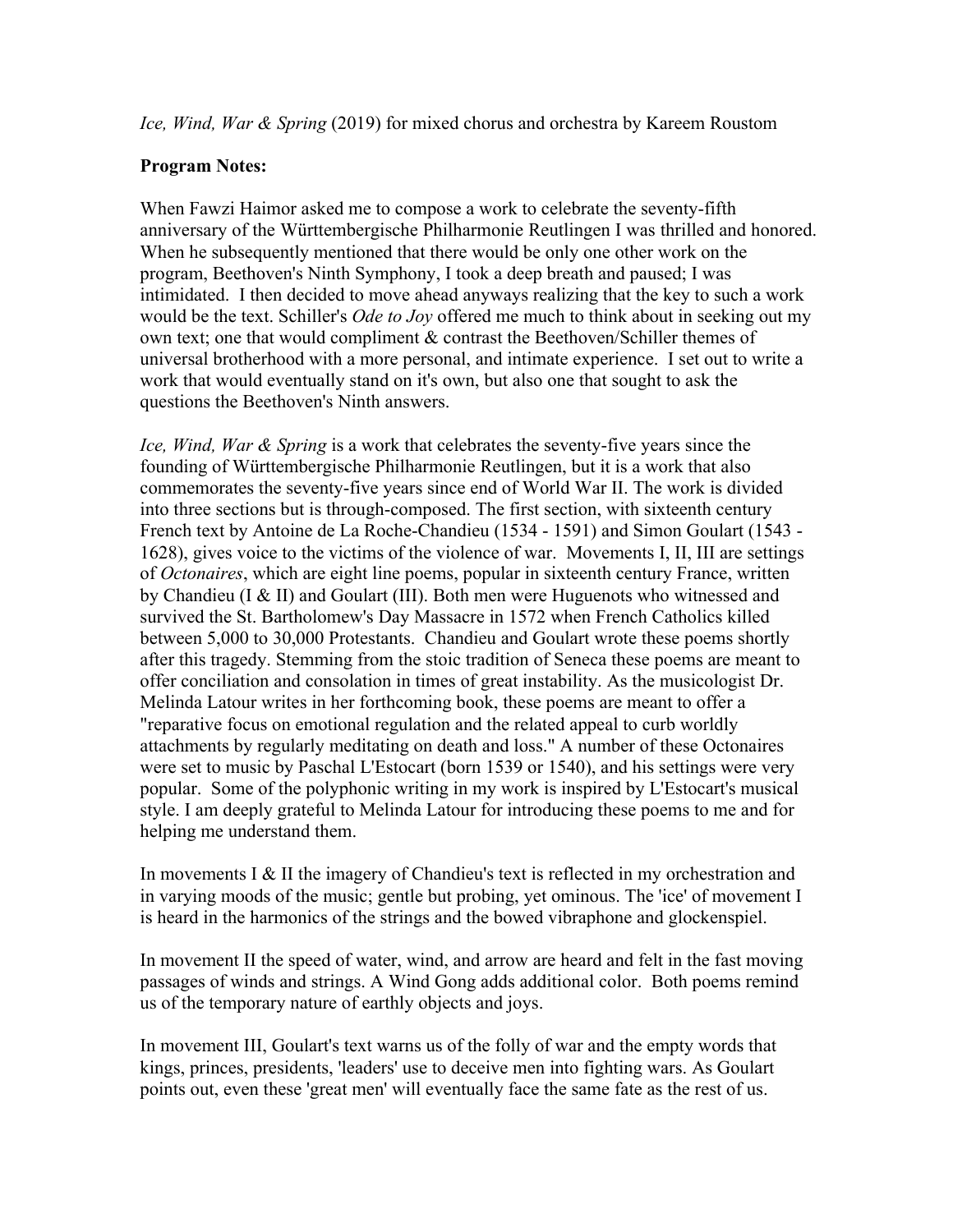The second section is sung in English and is based on text by the American poet Walt Whitman (1819 - 1892). This section gives voice to the foot soldiers who fought each other, but who later in life tried to find meaning long after the violence has ended. Whitman's *Reconciliation* is from a collection titled *Drum Taps,* and it was the first text that I had chosen for this work. The contrast of Whitman's attitude about words versus Goulart's was just too great and too powerful to place these two poems together. Whereas Goulart's almost mocks the empty words of kings and princes:

> Mon âme, où sont les grands discours? De ces hautains, fils de la terre? (*My soul, where now are the highflown words Of those proud ones, the sons of earth?*)

Whitman's line:

*WORD over all, beautiful as the sky!*

is telling us that words (poetry in this case or art in general), reign supreme and can be part of a remedy that helps heal the wounds of war. This is what Whitman's poem *Reconciliation* sets out to do. Nevertheless, Whitman's 'reconciliation' is ultimately one sided simply because the former foe is dead. However, the speaker in Whitman's text finds the divine in his enemy; this sentiment is one that is much more personal than Schiller's. Compare the Schiller's vague *schöner Götterfunken* (bright spark of divinity) and all embracing *Alle Menschen werden Brüder* (All men become brothers). Then consider Whitman's much more humble and personal divinity and brotherhood;

*For my enemy is dead—a man divine as myself is dead;*

*I look where he lies, white-faced and still, in the coffin—I draw near; I bend down and touch lightly with my lips the white face in the coffin.*

Whitman's text evokes emotions that are palpable, immediately imaginable, and easily comprehended. Compare Whitman's 'kiss' with Schiller's:

> *Seid umschlangen, Millionen. Diesen Kuß der ganzen Welt!* (*You millions, I embrace you. This kiss is for all the world!*)

By choosing this text, I counter Beethoven/Schiller's almost incomprehensible "millions" with Whitman's intimate interaction; idealism versus realism. Whitman was too old to fight in the American Civil War (1861 - 1865), but he volunteered at hospitals in Washington D.C. He raised funds to buy fruit and sweets that he would give to wounded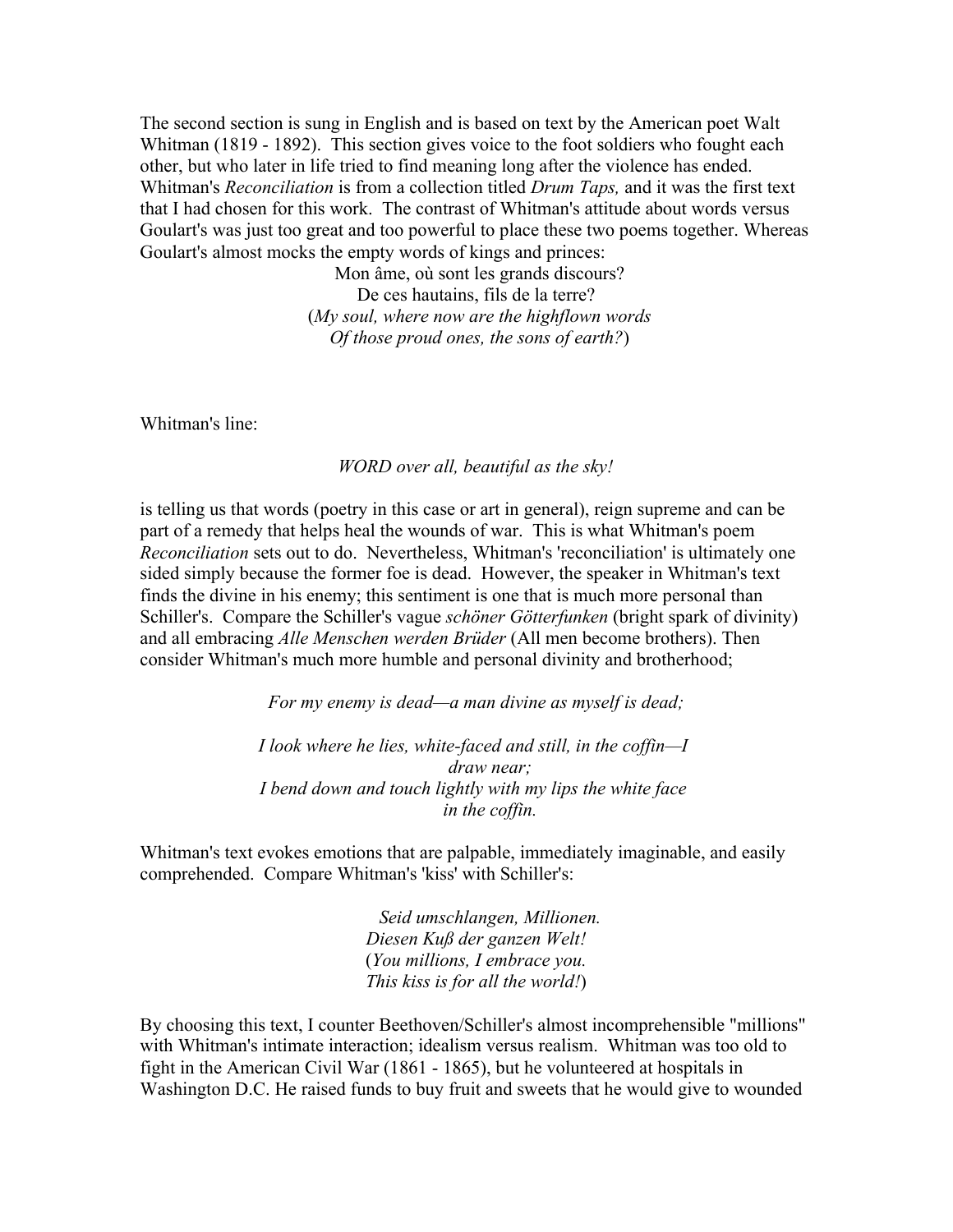soldiers. He would read to these soldiers, write letters for to their families, he would comfort them, and often he would just sit with them as they counted their final breaths. Eventually, this work took its toll on Whitman and resulted in a nervous breakdown. However, the time he spent with these soldiers inspired much of his post-Civil War poetry.

The final section of this work is sung in German and is a setting of a late Rilke poem titled *Vorfrühling* (Early Spring). This movement meditates on the hope that artists (or anyone) can find in the renewal of the cycle of life; after a dark winter always comes spring. Whitman alludes to this as well. Rilke was, like many, utterly horrified by the savagery of World War I and could not write poetry for several years. He came to question whether art, in a time of deep violence and division, was any use at all. He wrote to a friend:

## *Art is superfluous... Can art heal wounds, can it take the bitterness away from death? It does not quiet despair, it does not feed the hungry, it does not clothe the freezing.*

(These are questions that are still valid today and ones that I consider on a regular basis.) After at least four and a half years of writing nothing, Rilke eventually found the strength to write again. *Vorfrühling* was one of the last poems that he wrote, only months before his death. I am deeply indebted to my friend and colleague Thomas Stumpf for his guidance on setting German text.

I have now visited Reutlingen on two occasions and I spent the better part of a day at the Heimatmuseum-Reutlingen. Understanding the history of Reutlingen, from it's earliest days to the darkest times that are reflected in the exhibit about the years of the National Socialists, has been enormously helpful in writing this work. While writing *Ice, Wind, War & Spring* I often thought of mayor Oskar Kalbfell and his dedication to rebuilding Reutlingen's infrastructure *and* it's cultural institutions. The *con sordino* (muted) brass fanfare that is heard at the beginning of this work honors the past, and the *senza sordino* (without mutes) brass fanfare at the very end of this work celebrates the present. This work is dedicated to maestro Fawzi Haimor and the Württembergische Philharmonie Reutlingen.

Kareem Roustom © 2019 Layali Music Publishing, BMI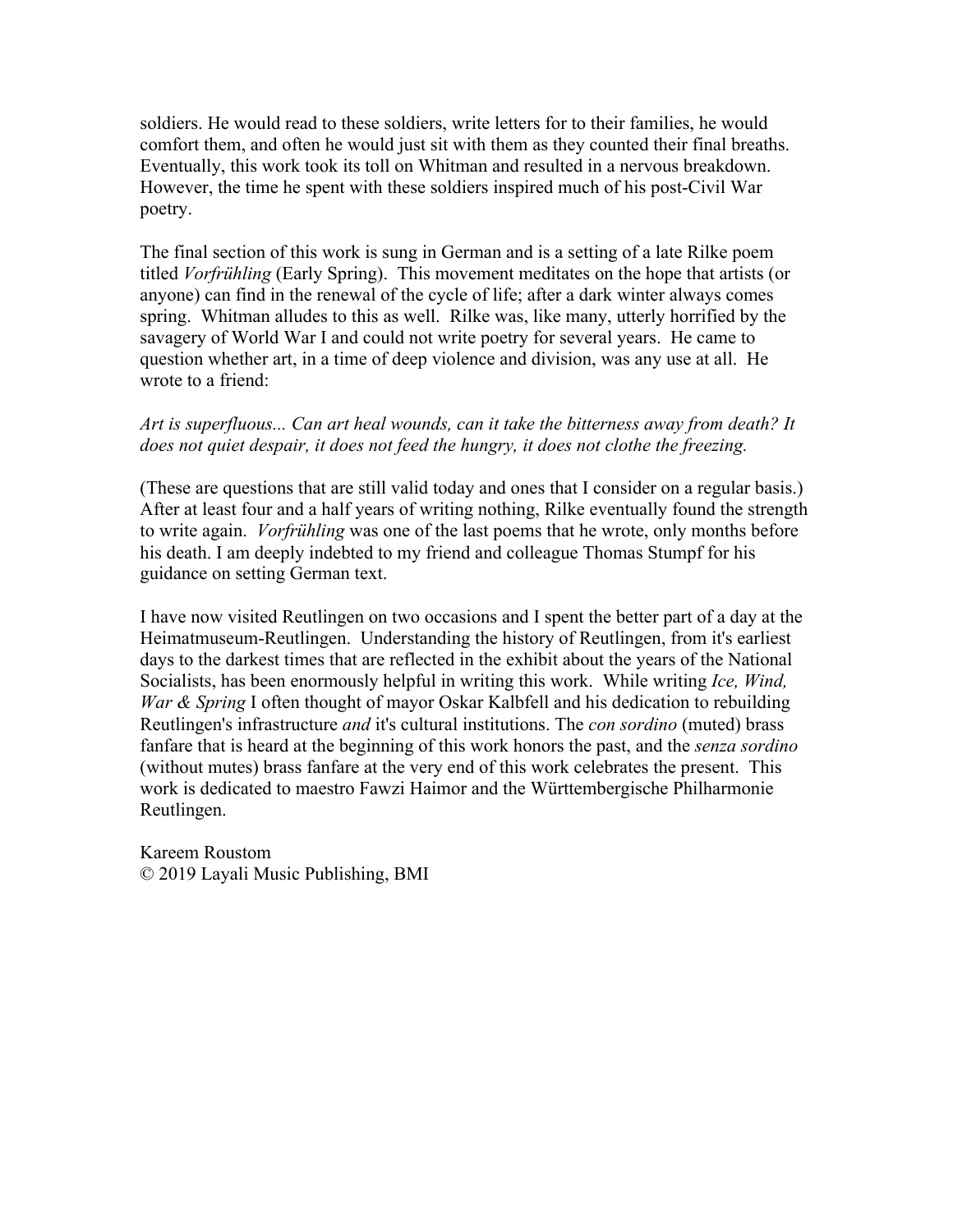# **Text:** *Ice, Wind, War & Spring* **(2019) by Kareem Roustom**

Antoine de La Roche-Chandieu (1534 - 1591)

### **I. La glace est luisante et belle**

La glace est luisante et belle: Le Monde est luisant et beau. De la glace on tombe en l'eau, Du Monde, en mort éternelle.

Tous deux à la fin s'en vont. Mais la glace en eau se fond: Le Monde et ce qui est sien S'esvanouit tout en rien.

#### **II. L'eau va viste en s'escoulant**

L'eau va viste en s'escoulant, Plus viste le traict volant, Et plus viste encore passe Le vent qui les nues chasse.

Mais de la joye mondaine La course est si tressoudaine, Qu'elle passe encore devant L'eau et le traict et le vent.

Simon Goulart (1543 - 1628)

### **III. Mon âme, où sont les grands discours?**

Mon âme, où sont les grands discours? De ces hautains, fils de la terre? Où sont les magnifiques cours Des Rois qui au ciel on fait guerre?

Je cuide voir, en y pensant, Une fumée s'amassant

### **Ice is glittering and beautiful**

Ice is glittering and beautiful: The World is glittering and beautiful. From the ice one falls into the water, From the World into eternal death.

Both vanish in the end. Ice melts into water, The World and all its trappings Dissolve into nothing.

#### **Running water flows fast**

Running water flows fast, Faster the flying arrow, And even faster The wind chasing the clouds.

But the course of worldly joy Is so fast That it surpasses Water, arrow and wind.

Au feu d'un bois sec, qui l'haleine Du vent écarte par la plaine.

#### **My soul, where now are the highflown words?**

My soul, where now are the highflown words Of those proud ones, the sons of earth? Where now the splendid courts Of Kings who warred against heaven?